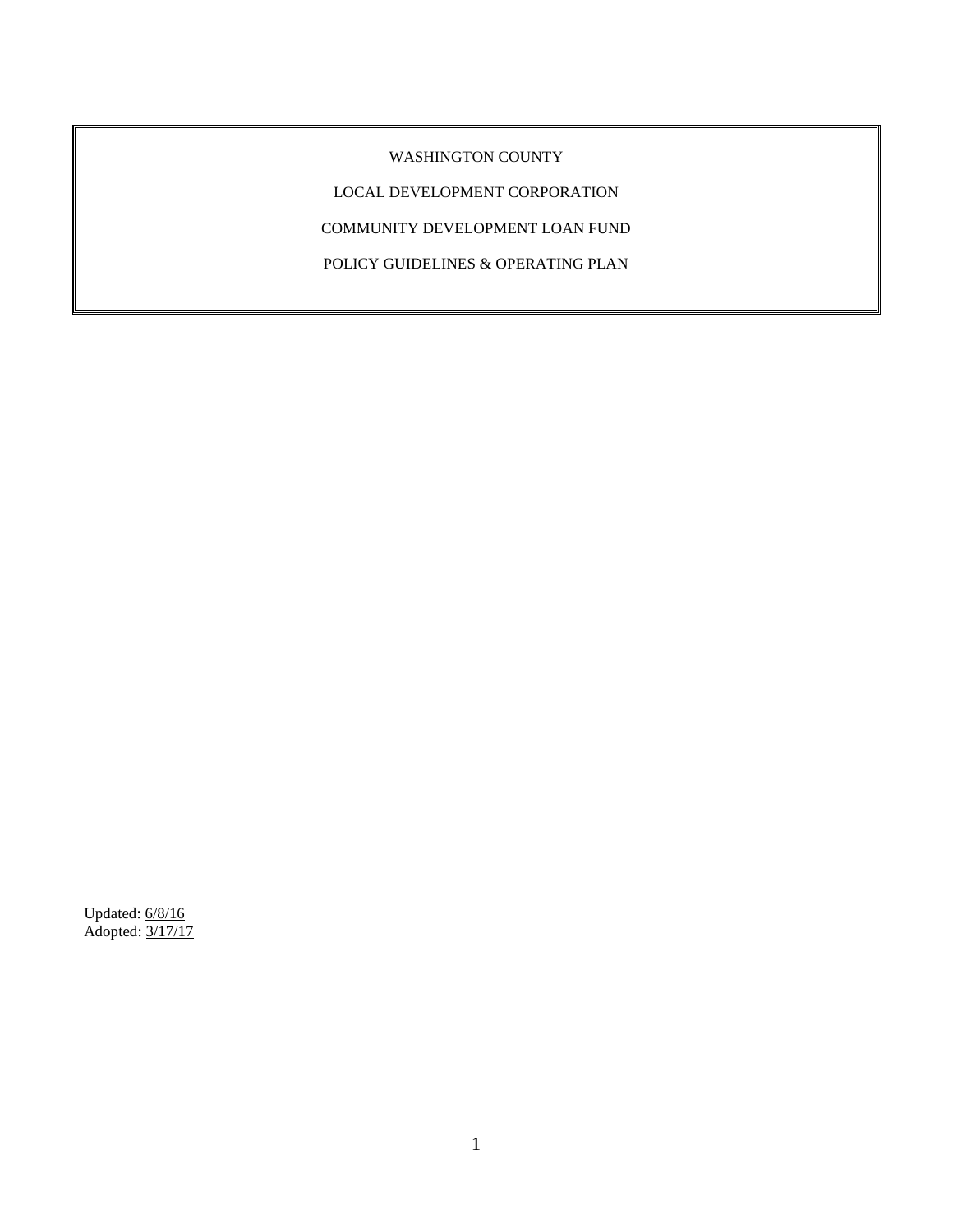### **Section 1. GENERAL**

### **1.1 Policy Guidelines and Operating Plan**

The Policy Guidelines and Operating Plan (the "Plan") is adopted by the Board of Directors of the Washington County Local Development Corporation (the "LDC") and is intended to serve as the primary administrative document for the Community Development Loan Program (the "Program"). Any changes to the Plan must also be adopted by the Board of Directors.

### **1.2 Objectives**

The primary objectives of the Program are to facilitate the expansion of business activity within the County, create revitalization opportunities and expand the County's tax base.

### **1.3 Form of Assistance**

The Program will provide assistance only in the form of secured loans.

## **Section 2. ELIGIBILITY REQUIREMENTS**

### **2.1 Eligible Activities**

- (a) The principal business activity which will be primarily impacted by the Program financing must be located within Washington County.
- (b) The business activity to be undertaken with assistance from the Program must primarily involve one of the following:
	- i. Manufacturing
	- ii. Warehousing
	- iii. Wholesale distribution
	- iv. Business services
	- v. Professional services
	- vi. Personal services
	- vii. Retailing
	- viii. Transportation services
	- ix. Utility and telecommunications services
	- x. Mixed use projects; or
	- xi. Commercial recreation.
- (c) The business activity to be undertaken with LDC financing must directly result in the creation or retention of employment opportunities consistent with the Federal regulations governing the Community Development Block Grant (CDBG) Program.
- (d) Special consideration will be given by the LDC to those projects which will provide goods and/or services to an area or community which does not currently offer those goods and/or services.

## **2.2 Ineligible Activities**

The Program will not provide financing for any business activity which primarily consists of health care services, investing, speculation or realty ownership held primarily for sale or investment; and/or any activity which is illegal.

Exceptions to the above mentioned ineligible activities will be made at the discretion of the LDC Board of Directors and only in such instances where the activity will produce an extraordinary degree of public benefit.

#### **2.3 Eligible Borrowers**

Eligible borrowers include sole proprietorships, partnerships and corporations. Loans may also be provided to individuals acting as principals of an eligible entity and who will rent or lease assets to an otherwise eligible borrower. Under no circumstances are municipalities, public authorities or not-for-profit corporations eligible for Program financing.

A borrower is eligible for CDLF financing when credit is not otherwise available on terms and conditions that would permit completion of the borrower's project. A borrower eligibility determination must be supported by either:

(a) A Loan commitment letter from the commercial lender participating in the project showing that the necessary funds are not wholly available through said partnering entity.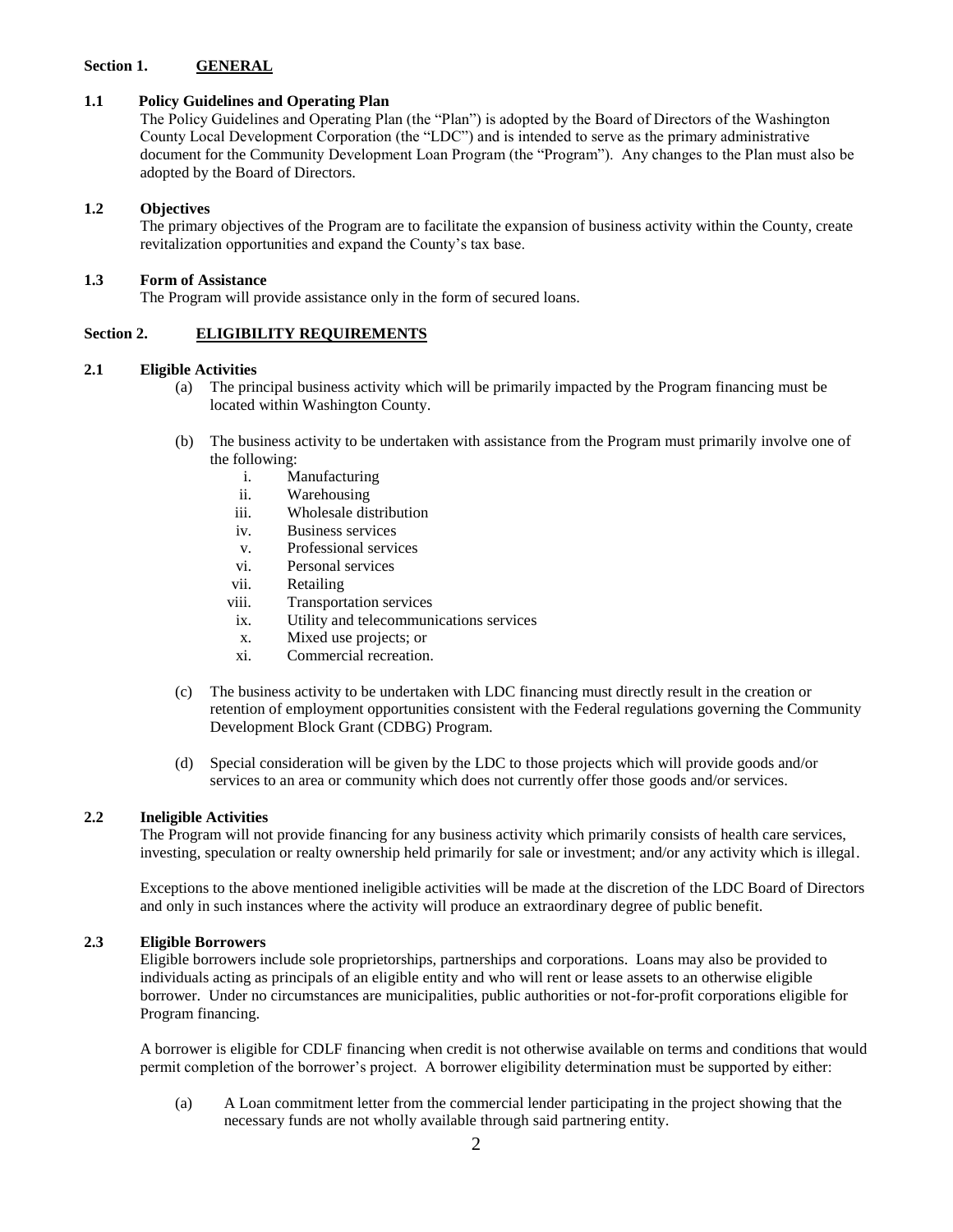(b) A commercial lender letter declining participation.

### **2.4 Eligible Uses of Program Funds**

Program funds may be used for any justifiable business purpose including, but not limited to, fixed assets, current assets including inventory and receivables, permanent working capital, real estate purchase, building construction or renovation, or any other use deemed appropriate by the Board of Directors. Under no circumstances will the refinance of existing debt be considered.

# **Section 3. PROGRAM STANDARDS**

#### **3.1 Employment/Cost Ratio**

The maximum amount of Program financing may not exceed the ratio of \$50,000 for each employment opportunity to be created or retained. For the purposes of calculating employment opportunities, the following will apply:

- (a) Permanent, temporary, indirect and construction jobs will be counted.
- (b) Projected employment must be reasonably expected to occur as a direct result of the new or expanded business activity, and such projection may in no instance extend beyond 36 months from the completion of the expansion.
- (c) The limit of \$50,000 of Program financing per employment position may be exceeded in instances where the LDC determines that the expanded business activity will provide an extraordinary degree of other public benefits.

### **3.2 Program Financing Amount**

Program assistance must be no greater than the *minimum amount necessary* to affect the business activity. Applicants must therefore demonstrate that all other private and public sources of debt and equity have either been maximized or are inappropriate, unaffordable or otherwise unavailable.

### **3.3 Minimum Amount of Program Assistance**

There is no minimum loan amount to apply for this program.

#### **3.4 Maximum Amount of Program Assistance**

The Program does not establish a policy regarding the maximum amount of Program assistance available however, requests over \$150,000 must be approved by the LDC Board of Directors, as well as, the LDC Loan Review Committee. However, the LDC will, from time to time at its discretion, establish maximum amounts of assistance based on the total amount of Program funds available and the demand for such funds.

## **Section 4. LENDING POLICIES**

#### **4.1 Terms of Loans**

For fixed asset loans the Program loan term will generally be consistent with the life of the assets being financed, with such periods being consistent with standard commercial lending policies and in no instance exceeding fifteen (15) years. For term working capital loans, the loan term may not exceed seven (7) years. For all loans, the term will be determined by the LDC based upon such factors as the structure of other related loans, the nature of the collateralized assets and the borrower's ability to repay the loan.

## **4.2 Interest Rate**

The interest rate charged for the use of Program funds will be determined by the LDC as follows: 75% of Wall Street Prime at the time of closing, fixed, with a floor of 5% and a ceiling of 9%. Under no circumstance will a variable interest rate be used. CDLF loans *may* have an initial deferral of principal and interest payments for up to six (6) months. No interest will be charged or accrued during this period. After the expiration of this period, loan repayment will commence according to the terms established in the loan documentation.

## **4.3 Repayment Terms**

The LDC will determine the schedule of loan repayments on a case-by-case basis based on the applicant's projected ability to repay the loan, the projected value of the collateral and other security, and the overall risk assumed by the Program. Repayment terms may involve standard forms of loan amortization, periods of accruing interest or interest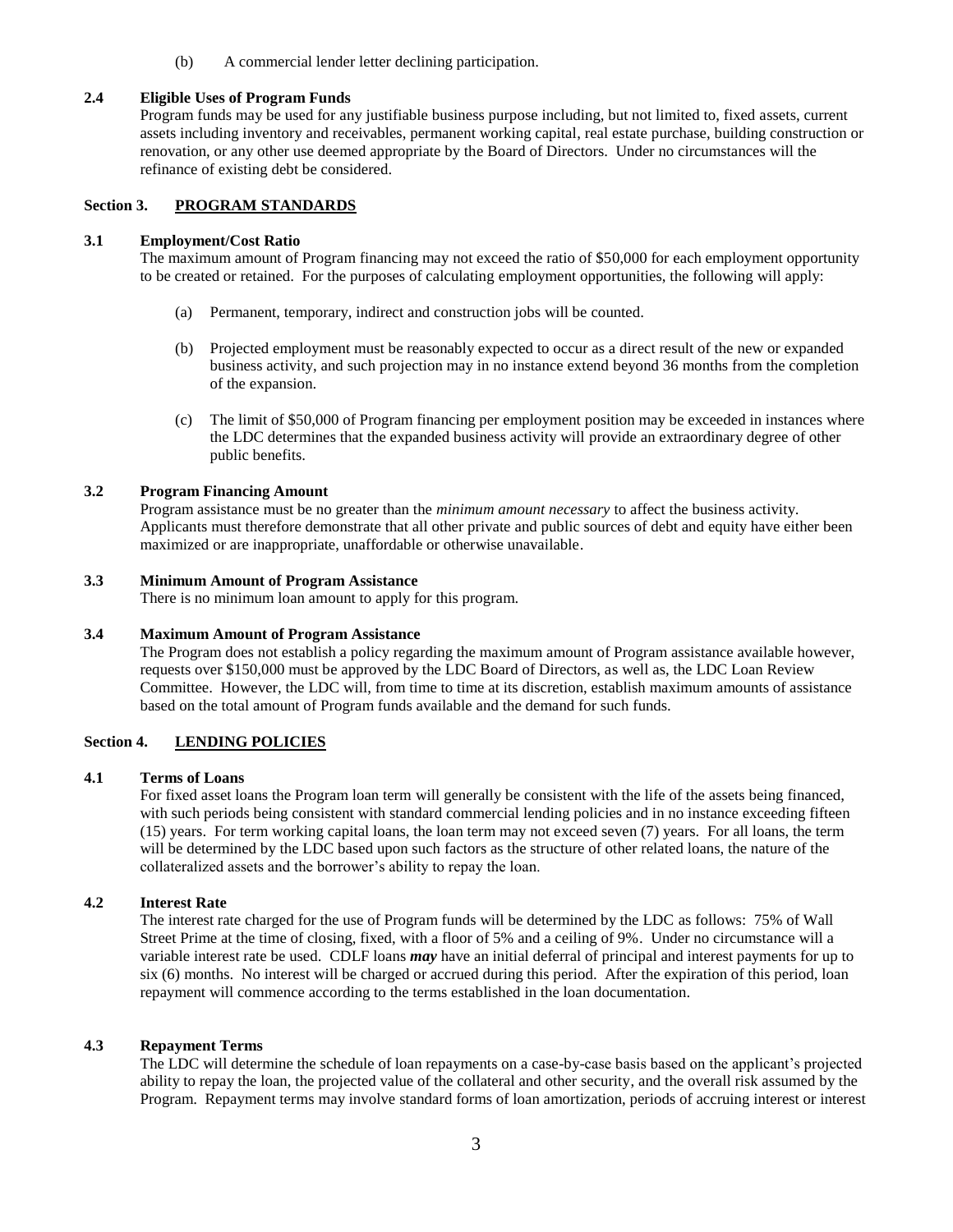only payments, extended amortization schedules with balloon payments of principal, and/or such other terms as may be determined by the LDC to be appropriate.

#### **4.4 Security**

The LDC will determine the required security for each loan on a case-by-case basis based on such factors as the risk of default, the nature and value of the security, and the position of the Program in relation to other lenders. In determining the appropriate security, the following will apply:

- (a) The LDC will require a security interest in all assets financed with Program funds. Collateralization of additional assets of the borrower may be required at the LDC's option.
- (b) For loans to corporations, the LDC shall require the personal guarantee of all owners of at least 20% of the voting stock of the company.
- (c) For loans to closely-held corporations, the LDC may require collateralization of selected personal assets of one or more of the owners.
- (d) For loans to individuals, partnerships or corporations which have affiliated interests and/or identities of ownership with other business entities, the LDC may require additional guarantees.
- (e) For loans to businesses which have a dependence upon specific individuals for their continuing viability, the LDC may require an assignment of insurance on the lives of those persons.

#### **4.5 Subordination**

- (a) The LDC may allow a subordination of Program debt and collateral to private institutional lenders where necessary to facilitate the maximum financial participation by the private lenders. The standing of the LDC's financing relative to other public or quasi-public lenders will be negotiated on a case-by-case basis.
- (b) The LDC will generally require subordination to Program financing of notes payable to any officer, owner or similarly affiliated party to the borrower where such subordination is appropriate and feasible.
- (c) The LDC will generally require the execution of inter-creditor agreements in instances where multiple lenders exist. The use and form of such agreements shall be the responsibility of the LDC Attorney.
- (d) The LDC will not subordinate to individual's who have loans with the borrower.

## **Section 5. APPLICATION PROCESSING**

#### **5.1 Loan Application**

Applications for Program financing must include all of the information required by the Application for Financing (attached hereto as Appendix A) and any additional information as may be requested by the LDC.

### **5.2 Application Fee**

A non-refundable application fee of \$150 is due at the time of submission of the application for financing.

## **5.3 Application Processing**

The processing of loan applications will be the responsibility of the LDC staff and will generally consist of the following:

- (a) Review of applications for completeness and procurement of appropriate additional information.
- (b) Review for Program eligibility criteria and eligibility pursuant to Federal CDBG regulations.
- (c) Determine economic feasibility, perform credit analysis and assess risk.
- (d) If it is determined that the loan application will be sent out for professional risk analysis, the applicant pays this fee up front and if approved, this cost will then be deducted from the 2% closing costs. This cost is forfeited if the loan application is denied.
- (e) Determine amount and terms of Program financing, including appropriate security.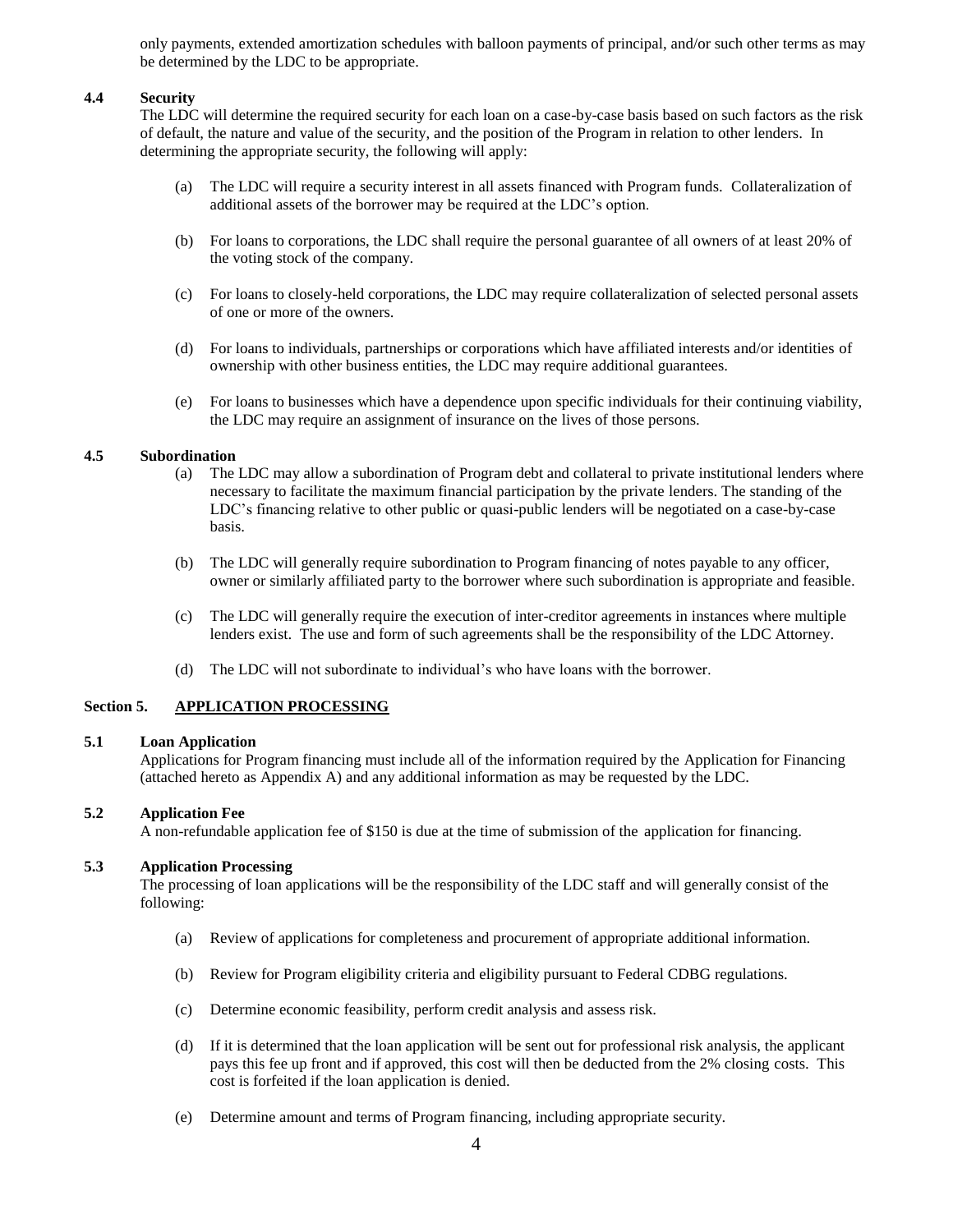### **5.4 Loan Committee**

The LDC Board has established a Loan Review Committee to review loan applications.

### **5.5 Loan Approval**

The Loan Review Committee shall have the authority to approve loans up to \$150,000. The LDC Board of Directors shall have authority to approve loans in excess of \$150,000. Such authority shall include the commitment to lend Program funds, the repayment terms and the requisite security for the loan. The application of other appropriate conditions of lending and covenants of the borrower shall be the responsibility of the LDC Attorney with input from the LDC staff and the Loan Committee.

### **5.6 Loan Disapproval**

- (a) Loan applications may be disapproved by the LDC's President or Executive Director based on a lack of funds, lack of application completeness or a failure to meet the eligibility criteria pursuant to Sections 5.3(a) and 5.3(b) of this Plan respectively. In such instances the applicant will be notified in writing of the reason(s) for disapproval.
- (b) Loan applications may be disapproved at the direction of the Loan Review Committee if the Committee determines that Program financing is clearly inappropriate based on the reviews conducted in accordance with Sections 5.3 of this Management Plan. In such instances the applicant will be notified in writing of the reason(s) for disapproval.
- (c) Loan applications may be disapproved by the Loan Review Committee or the LDC Board of Directors, for any reason(s) which represent a reasonable determination that the approval of the Program application would not meet the objectives of the Program and/or would not represent an appropriate or prudent use of Program funds. In such instances the applicant will be notified in writing of the reason(s) for disapproval.

### **Section 6. POST-APPROVAL PROCESS**

#### **6.1 Commitment Letter**

Within ten calendar days from the date of the LDC Board's or Loan Review Committee's approval of a Program loan, a commitment letter shall be sent to the applicant. The Commitment will include, at a minimum, the following information:

- (a) The amount of the loan approved, applicable interest rate, term of the loan, terms of repayment and the expiration date of the commitment.
- (b) The required use of the loan funds.
- (c) The LDC's requirements for collateral and additional security including any guarantees, pledges of assets, assignment of life insurance, etc.
- (d) Summary information regarding employment requirements.
- (e) Any other conditions of lending.
- (f) A listing and explanation of any fees to be charged and other closing costs which will be the responsibility of the borrower.
- (g) A listing of those conditions and requirements of the borrower which must be fulfilled precedent to a loan closing.
- (h) Any other information which could reasonably be expected to influence the borrower's decision to accept the terms of the loan commitment.

#### **6.2 Commitment Fees**

To secure the availability of Program funds and to partially defray the cost of loan application processing, the borrower shall be required to pay a commitment fee equal to two percent (2%) of the approved Program loan amount. One percent (1%) shall be paid to the LDC concurrent with the borrower's acceptance of the terms and conditions of the Lender's Memorandum and one percent (1%) shall be paid at the time of closing.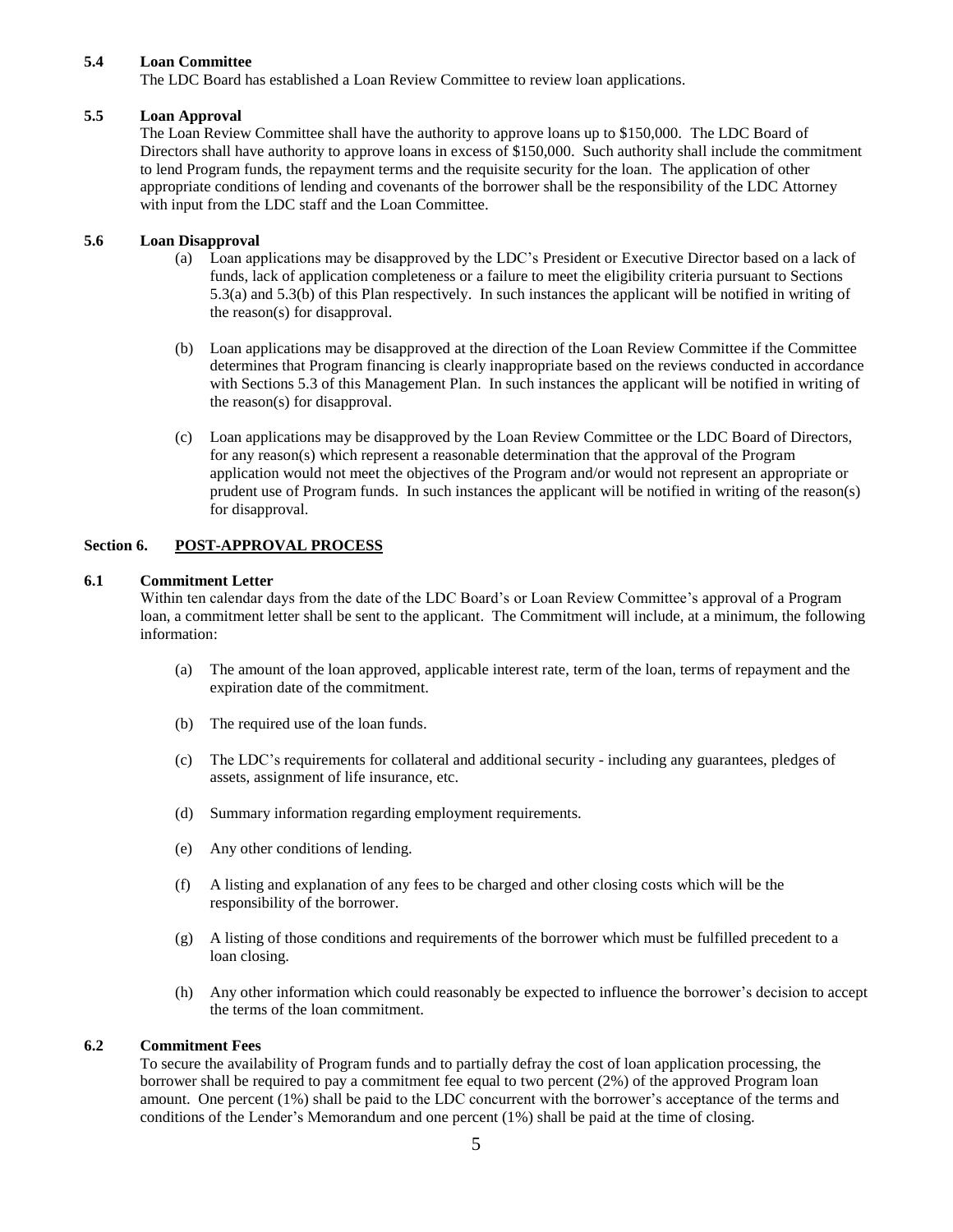## **6.3 Loan Closings**

The LDC Attorney shall have the responsibility to prepare and/or require the preparation of all appropriate closing documents. The borrower shall be required to pay all closing costs incurred by the LDC. The LDC Attorney shall determine the appropriate closing documents to be executed based upon the terms and conditions of the loan approval and standard commercial lending policies. Such documents shall generally include the following:

- (a) A loan agreement that includes a description of the loan terms and security, appropriate representations and warranties, the conditions of lending, affirmative and negative covenants - including compliance with applicable federal laws and regulations, requirements regarding employment creation and reporting, default provisions and any other provisions that may be appropriate.
- (b) A note or notes to evidence the indebtedness and the terms of repayment.
- (c) The appropriate documents to evidence and record mortgages, liens, guarantees and such other security as may be required by the terms of the loan.
- (d) Other appropriate documents as determined by the LDC Attorney.

### **6.4 Security**

The LDC Attorney will be responsible for perfecting all of the LDC's security interests including, where appropriate, the execution of security agreements, the filing of financing statements, the execution and filing of mortgage documents, the execution of guarantees and any other appropriate actions to adequately protect the LDC's security interests. Inter-creditor agreements should be executed where appropriate to further protect the LDC's interests and to facilitate the processing of defaults and foreclosures.

### **6.5 Loan Disbursement**

The disbursement of loan proceeds shall be the responsibility of the LDC staff. For such disbursement, the following guidelines shall generally apply:

- (a) Subject to the borrower's compliance with the terms and conditions of the loan agreement, all documents evidencing and securing the loan, and other guidelines for disbursement as described in this Section (6.5), the LDC may disburse loan proceeds upon the borrower's presentation of vouchers and other such evidence satisfactory to the LDC that represent paid or accrued expenses of the borrower and which are eligible costs as determined by the LDC.
- (b) Where other debts or equity financing is to be used in conjunction with the Program financing, such debt or equity must, in the opinion of the LDC staff, be firmly committed for such use. Evidence of the commitment(s) must be submitted by the borrower.
- (c) Where other debt or equity financing is to be used in conjunction with the Program financing, the LDC will, at its discretion, determine an appropriate draw schedule for Program funding based on such factors as the magnitude of risk assumed by the LDC, the nature of the activities being financed and the draw schedule for the other Financing. The manner and terms of the disbursement of the Program financing shall be prescribed by LDC staff.

# **Section 7. LOAN MANAGEMENT**

#### **7.1 Delinquencies**

The LDC staff will contact the borrower within 14 days of any delinquency of payment to inform the borrower of the delinquency and to determine if there is a need to procure additional information or to provide technical assistance. Delinquencies that continue for 90 days will be referred to the LDC Attorney for further action.

## **7.2 Annual Financial Review**

The LDC staff will be responsible for conducting an annual financial review for all borrowers based primarily on the annual financial statements submitted by the borrower. Additional information may be procured as appropriate. The reviews will be presented to the Loan Committee for further action or recommendations as appropriate.